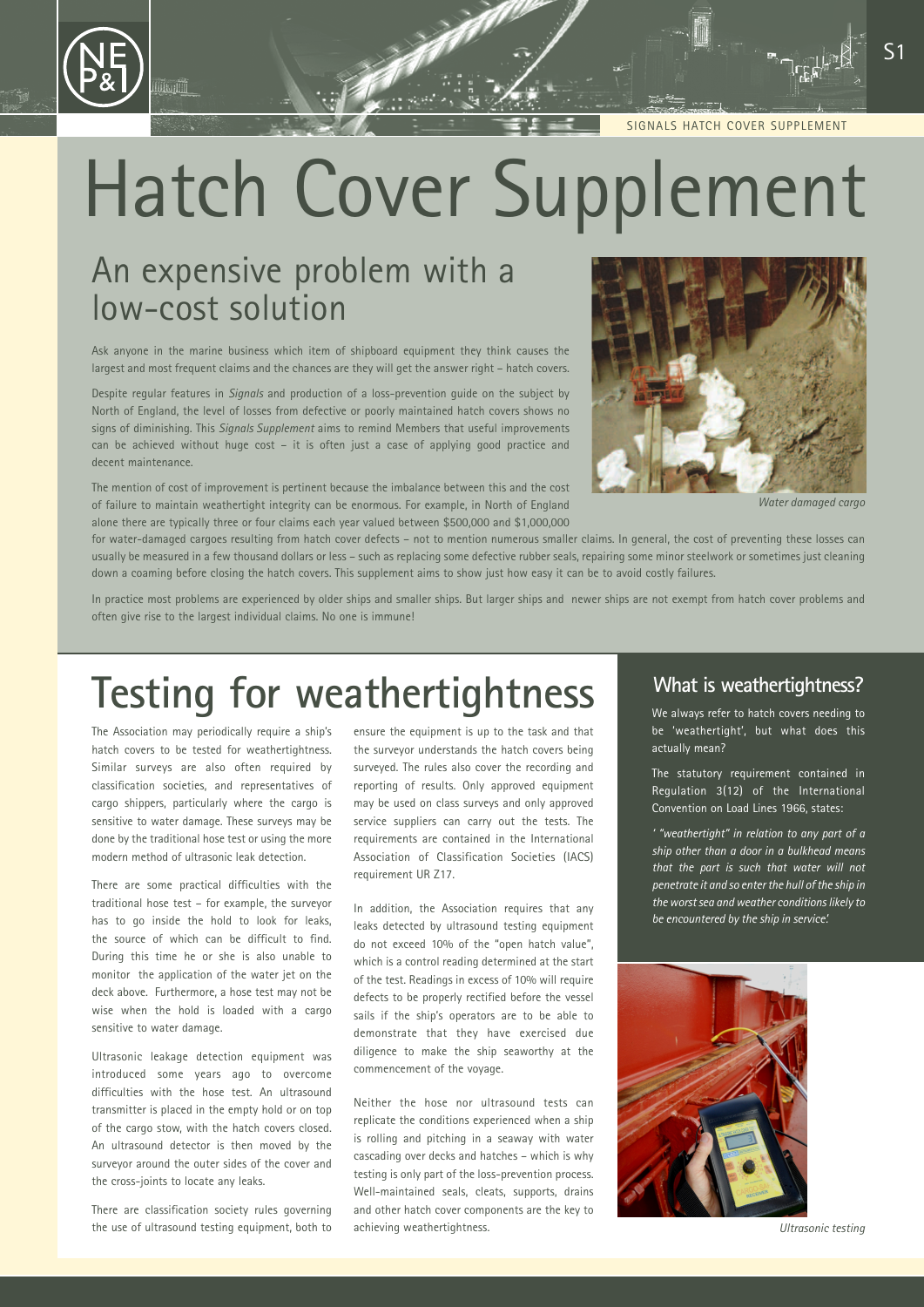# **Inspection Check List**

**When a ship undertakes to carry a cargo safely it is taking on an onerous responsibility. The ship's personnel and ship superintendent are at the end of the chain of that responsibility – and their influence in spotting problems and helping to avoid them cannot be over-stated.**

The task is not easy, largely because of the physical scale. For example, a typical Panamax bulk carrier will have hatch covers with steel surfaces larger than a football pitch, hundreds of cleats, 100 wheels, 600 metres of hydraulic piping and, crucially, about half a kilometre of rubber seal.

The answer lies in regular close inspection of the coamings, hatch covers and in particular the sealing arrangements when the covers are being opened or closed. Close inspection can identify problems before they become a serious threat and alert the maintenance team to intervene as soon as possible to avoid problems developing.

Close inspection need not take too much time or effort: - it simply involves making some observations and then recording what is seen. A check list is the ideal way to systemise these observations. The check list given here falls into three sections:

- **1. Coamings**
- **2. Panels**
- **3. Closure / sealing.**

#### **1. Coamings**

| 2. Panels                                                                                                                                                                                                                                                         |  |
|-------------------------------------------------------------------------------------------------------------------------------------------------------------------------------------------------------------------------------------------------------------------|--|
|                                                                                                                                                                                                                                                                   |  |
|                                                                                                                                                                                                                                                                   |  |
|                                                                                                                                                                                                                                                                   |  |
|                                                                                                                                                                                                                                                                   |  |
|                                                                                                                                                                                                                                                                   |  |
| Are the sides of the panels by the rubber seal retaining channel and where the edge lands steel-to-steel on the                                                                                                                                                   |  |
|                                                                                                                                                                                                                                                                   |  |
|                                                                                                                                                                                                                                                                   |  |
|                                                                                                                                                                                                                                                                   |  |
|                                                                                                                                                                                                                                                                   |  |
| Are the covers free of any deficiencies such as worn wheels/bearings, hatch cover end distortion, link pin wear, hydraulic oil leaks or worn                                                                                                                      |  |
| 3. Closure                                                                                                                                                                                                                                                        |  |
|                                                                                                                                                                                                                                                                   |  |
|                                                                                                                                                                                                                                                                   |  |
|                                                                                                                                                                                                                                                                   |  |
|                                                                                                                                                                                                                                                                   |  |
|                                                                                                                                                                                                                                                                   |  |
|                                                                                                                                                                                                                                                                   |  |
|                                                                                                                                                                                                                                                                   |  |
|                                                                                                                                                                                                                                                                   |  |
|                                                                                                                                                                                                                                                                   |  |
|                                                                                                                                                                                                                                                                   |  |
| Have closed hatch panels been subjected to and proved weathertight by a) ultrasonic testing b) hose test using water pressure<br>of about 2 bar pressure, through 15-18mm nozzle, aimed not more than 1 metre from and directly at, every part of the peripheral, |  |
|                                                                                                                                                                                                                                                                   |  |

**S**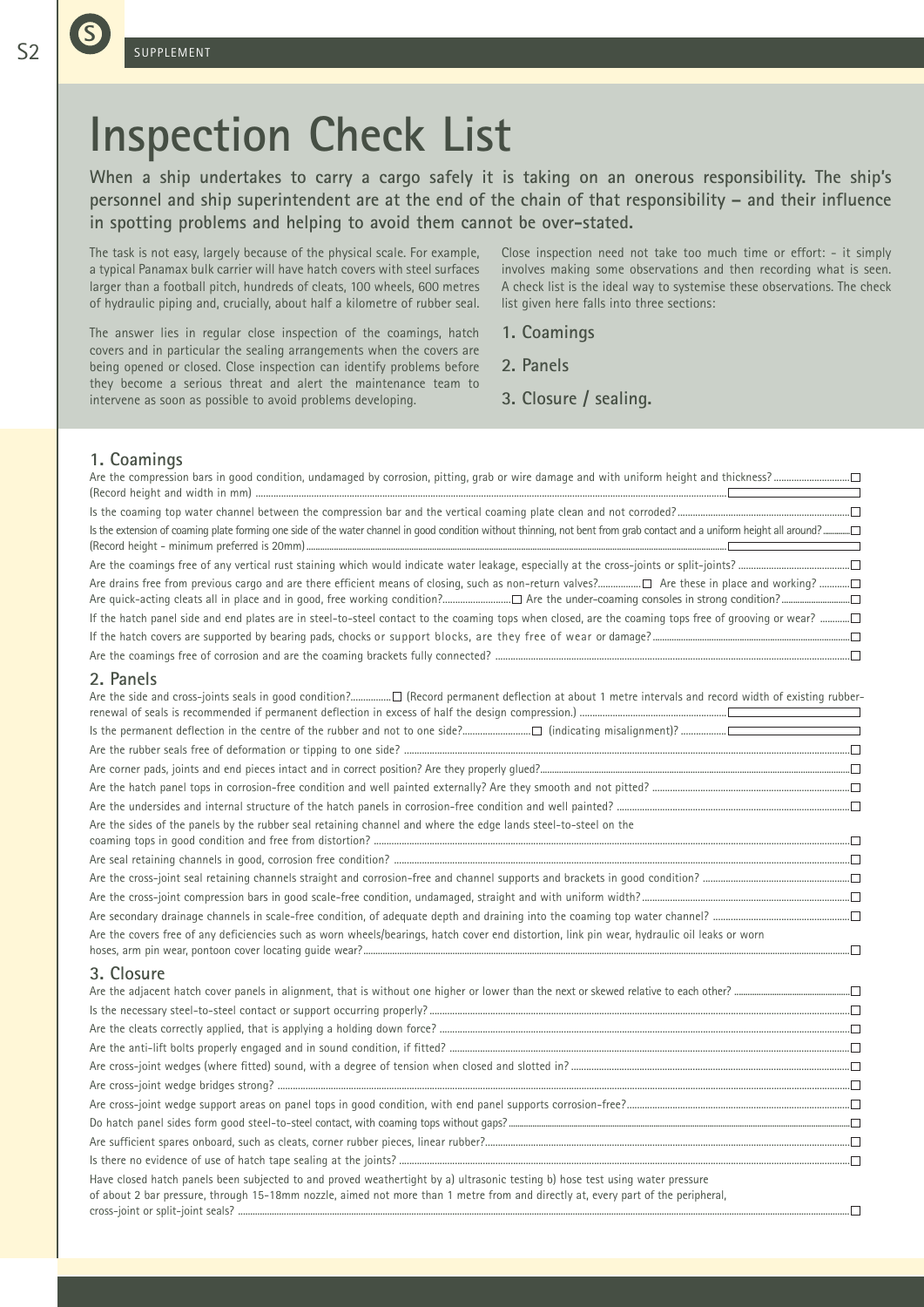# Top 10 hatch cover defects

The top 10 hatch cover defects giving rise to claims for water damage are based on experience of many hatch cover surveys and damage claims. In most cases, the cost of early remedial work which would avoid possibly significant claims is not large.



**10** Wear on the centreline wedge devices on side-rolling covers, which causes cross-joint to open when the ship is at sea (not illustrated on above diagram).

**S**